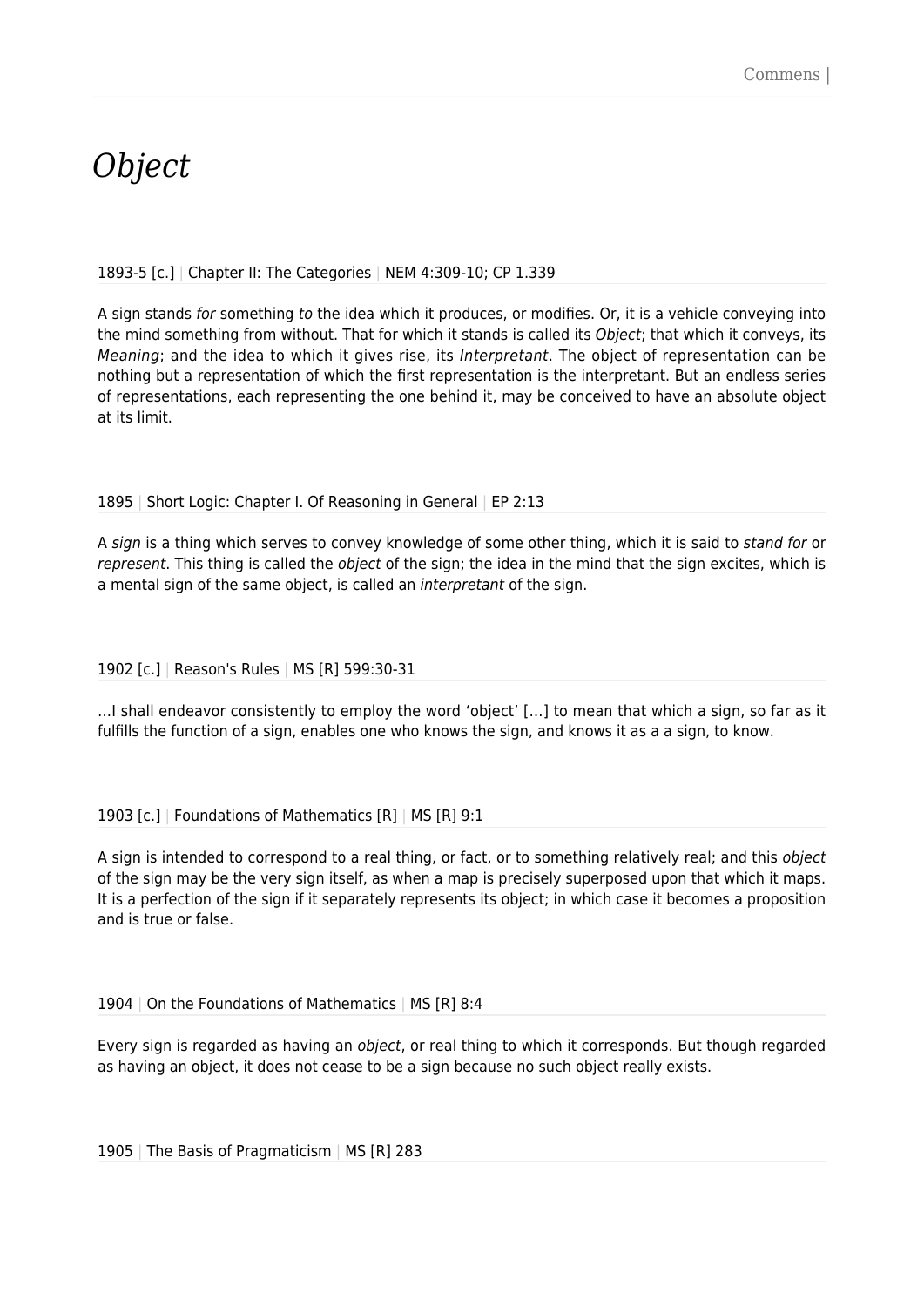[A sign] must be determined to correspond, according to some principle, and by some species of causation, with something else, called its Object. In a word, whether physically, rationally, or otherwise directly or indirectly, its Object, as agent, acts upon the sign, as patient.

1905 | An Attempt to state systematically the Doctrine of the Census in Geometrical Topics or Topical Geometry, more commonly called "Topologie" in German books; Being A Mathematical-Logical Recreation of C. S. Peirce following the lead of  $I$ . B. Listing's paper in the "Göttinger Abhandlungen" | MS [R] 145(s)

The object is something external to and independent of the sign which determines in the sign an element corresponding to itself; so that we have to distinguish the quasi-real object from the presented object; or as we may say, the external from the internal object. And the external object as it is in itself is to be distinguished from the feature of the external object that is represented.

1906 [c.] | On the System of Existential Graphs Considered as an Instrument for the Investigation of Logic | MS [R] 499

…a sign is a something which is on the one hand caused or otherwise determined by something else which is not utterly and altogether unreal, – this something else being the object of the sign. When I say that the object is not altogether unreal, I mean this. If a thing has whatever characters it has utterly regardless of what any men existing either now or at any assignable future date may opine that its characters are, that thing is, by definition, perfectly real. But in so far as it is whatever the thinker may think it to be, it is unreal. Now I say that the object of a sign must resist in some measure any tendency it may have to be as the thinker thinks it.  $[-]$ 

The object is the sign's determinant…

1906 [c.] | On the System of Existential Graphs Considered as an Instrument for the Investigation of Logic | MS [R] 499(s)

The Object of a Sign is its progenitor, its father.

#### 1907 | Pragmatism | CP 5.473

That thing which causes a sign as such is called the *object* (according to the usage of speech, the "real," but more accurately, the existent object) represented by the sign: the sign is determined to some species of correspondence with that object.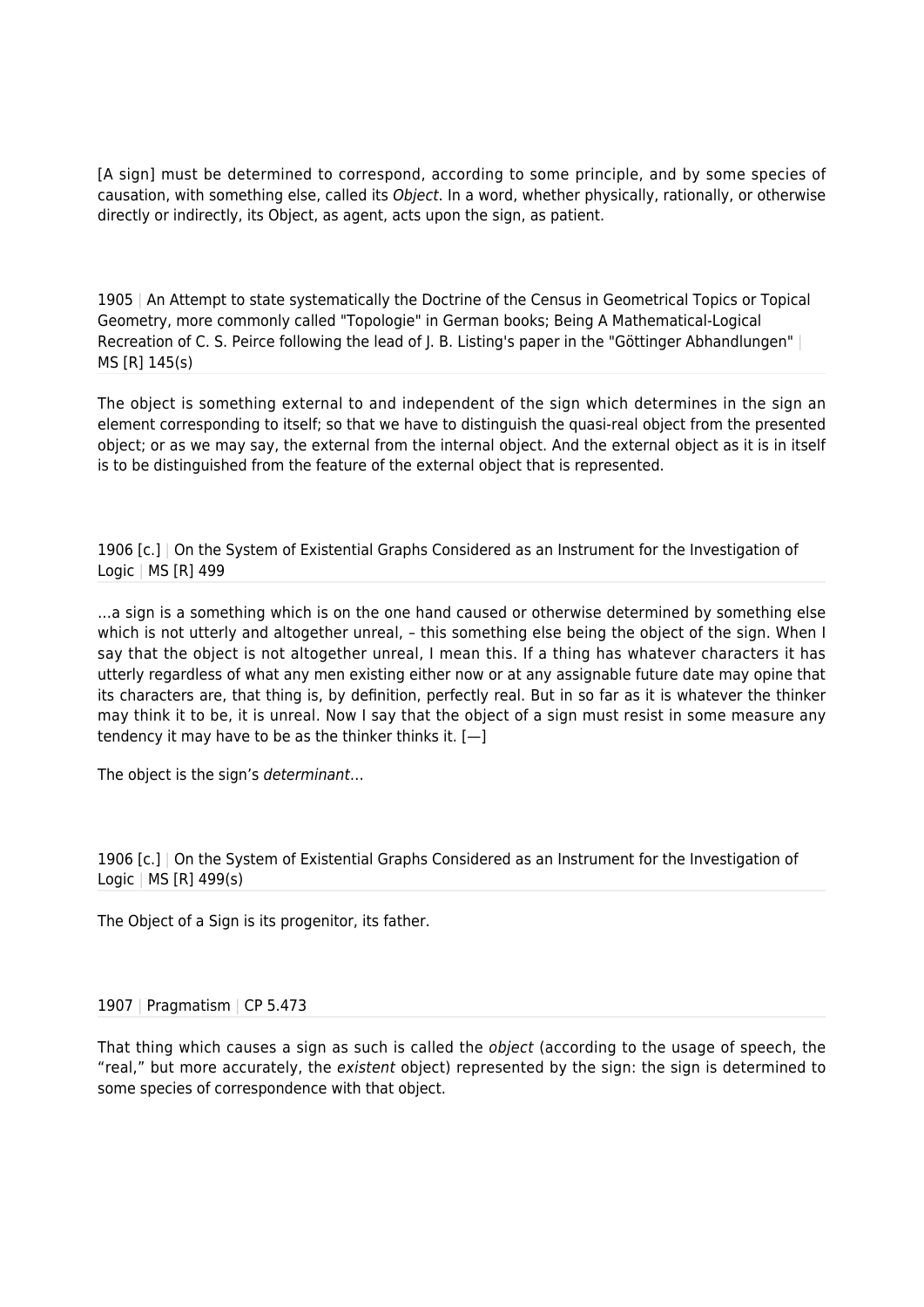#### 1907 | Pragmatism | MS [R] 318:14-5

…the essential nature of a sign is that it mediates between its Object which is supposed to determine it and to be, in some sense, the cause of it, and its Meaning, or, as I prefer to say, in order to avoid certain ambiguities, its Interpretant, which is determined by the sign; and is, in a sense, the effect of it; and which the sign represents to flow as an influence, from the Object. [—] So far, so good: the Object, the determinant of the Sign, and the Meaning, or Interpretant, that which the sign, as such, determines, its effect.

#### 1907 | Pragmatism | MS [R] 318:26

…the object is the antecedent of the meaning […] the object is the idea or thing that the sign finds, the meaning what it leaves.

#### 1907 | Pragmatism | MS [R] 318:13-4

…any sign, of whatsoever kind, professes to mediate between an Object, on the one hand, that to which it applies, and which is thus in a sense the cause of the sign, and, on the other hand, a Meaning, or to use a preferable technical term, an Interpretant, that which the sign expresses, the result which it produces in its capacity as sign. [—] The sole function of the object is identification…

1907 [c.] | Pragmatism | MS [R] 320:7

…in all general inquiries about signs nothing is of more lively importance than maintaining a clear and sharp distinction between the object, or professed cause of the sign, and the meaning, or intended effect of it.

#### 1909 | Letters to William James | EP 2:492

A Sign is a Cognizable that, on the one hand, is so determined (i.e., specialized, bestimmt) by something other than itself, called its Object (or, in some cases, as if the Sign be the sentence "Cain killled Abel," in which Cain and Abel are equally Partial Objects, it may be more convenient to say that that which determines the Sign is the Complexus, or Totality, of Partial Objects. And in every case the Object is accurately the Universe of which the Special Object is member, or part), while, on the other hand, it so determines some actual or potential Mind, the determination whereof I term the Interpretant created by the Sign, that that Interpreting Mind is therein determined mediately by the Object.